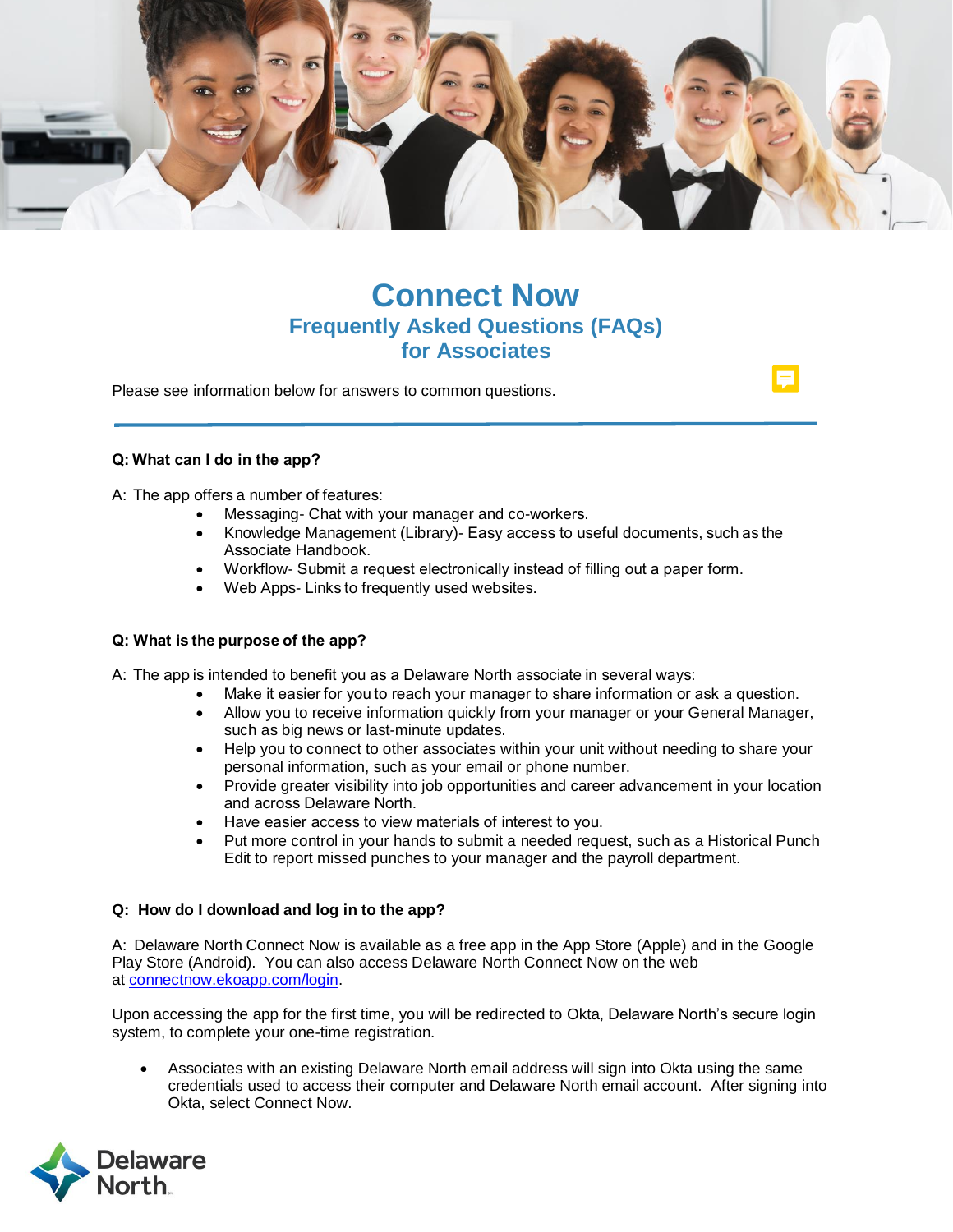- Associates without an existing Delaware North email address will sign into Okta using the credentials included below:
	- o Username: your 6-digit Employee ID number
	- o Password: Dnconnectnow1! (case sensitive)

You will be prompted to select a new password and answer a few security questions that will be used should you ever forget your password in the future. Once complete, select Connect Now to access the app.

#### **Q: Does the app require data?**

A: Yes- the app requires a WiFi or data connection to send and/or receive information.

#### **Q: Which devices are supported?**

A: Currently, the following mobile devices are supported: 

- Android
	- o Model: Standard Android smartphones (e.g. Samsung, Oppo, Galaxy, etc.)
	- o Software Version: Android 3.1 (Jelly Bean) or above
- iPhone
	- o Model: iPhone 4S or above
	- o Software Version: iOS 8.2 or above
- Tablet
	- o Model: iPad2 or above
	- o Software Version: iOS 8.2 or above

If you are using the desktop version, it is recommended to use Chrome as your browser.   

#### **Q: Can my managers read my private messages?**

A: No, all conversations are confidential and can only be viewed by the chat participants.  If participating in a group chat, all members of the group can view the message. 

Be aware, however, messages and activity can be retrieved as part of an official investigation. Please be mindful of your conversation and activity within the app and remember all associates are expected to interact with respect and display the values you would in face-to-face interactions.

#### **Q: What should I do if I am not receiving messages from a group chat I think I should be included in?**

A: If you believe you should be included in a specific group chat, please contact your manager or a designated change agent at your location.   

#### **Q: Can I remove myself from a group chat?**

A: The answer depends on the type of group.  By default, you are added to permanent groups based on your position.  For example, you belong to a work location group and a department group.  You cannot